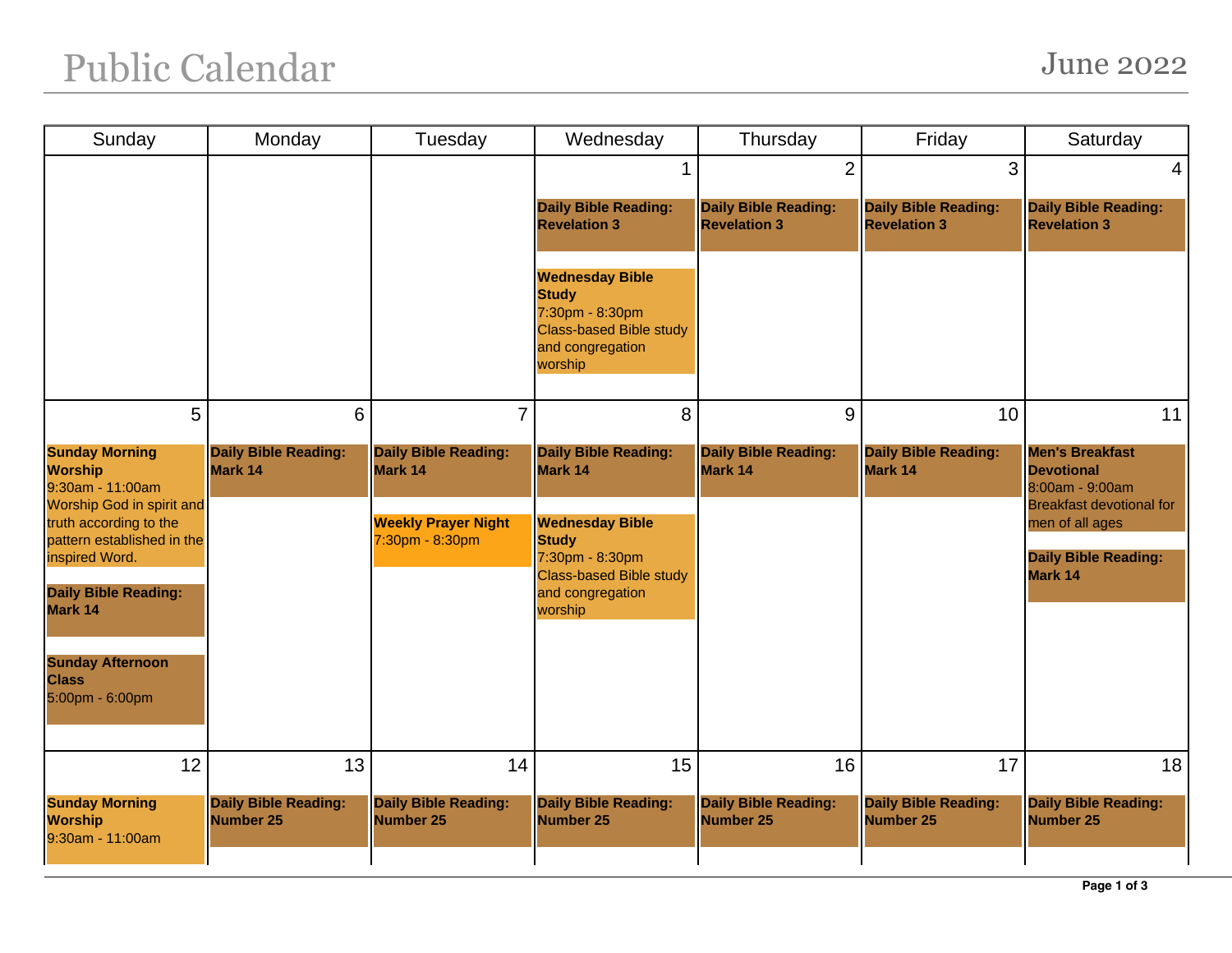| Worship God in spirit and<br>truth according to the<br>pattern established in the<br>inspired Word.<br><b>Daily Bible Reading:</b><br><b>Number 25</b><br><b>Sunday Afternoon</b><br><b>Class</b><br>5:00pm - 6:00pm                                                                |                                                     | <b>Weekly Prayer Night</b><br>7:30pm - 8:30pm                                                    | <b>Wednesday Bible</b><br><b>Study</b><br>7:30pm - 8:30pm<br><b>Class-based Bible study</b><br>and congregation<br>worship                                             |                                                 |                                                                                                                                                                                                                                                                     |                                                                                                                                                                                                                                                                             |
|-------------------------------------------------------------------------------------------------------------------------------------------------------------------------------------------------------------------------------------------------------------------------------------|-----------------------------------------------------|--------------------------------------------------------------------------------------------------|------------------------------------------------------------------------------------------------------------------------------------------------------------------------|-------------------------------------------------|---------------------------------------------------------------------------------------------------------------------------------------------------------------------------------------------------------------------------------------------------------------------|-----------------------------------------------------------------------------------------------------------------------------------------------------------------------------------------------------------------------------------------------------------------------------|
| 19                                                                                                                                                                                                                                                                                  | 20                                                  | 21                                                                                               | 22                                                                                                                                                                     | 23                                              | 24                                                                                                                                                                                                                                                                  | 25                                                                                                                                                                                                                                                                          |
| <b>Sunday Morning</b><br><b>Worship</b><br>9:30am - 11:00am<br>Worship God in spirit and<br>truth according to the<br>pattern established in the<br>inspired Word.<br><b>Daily Bible Reading:</b><br><b>Romans 15</b><br><b>Sunday Afternoon</b><br><b>Class</b><br>5:00pm - 6:00pm | <b>Daily Bible Reading:</b><br>Romans <sub>15</sub> | <b>Daily Bible Reading:</b><br><b>Romans 15</b><br><b>Weekly Prayer Night</b><br>7:30pm - 8:30pm | <b>Daily Bible Reading:</b><br>Romans 15<br><b>Wednesday Bible</b><br><b>Study</b><br>7:30pm - 8:30pm<br><b>Class-based Bible study</b><br>and congregation<br>worship | <b>Daily Bible Reading:</b><br><b>Romans 15</b> | <b>Daily Bible Reading:</b><br><b>Romans 15</b><br><b>Teen Weekend 2022</b><br>weekend theme of<br>Zealous for Good Deeds Zealous for Good Deeds<br>Friday, June 24: 7:00 -<br>8:45 pm Saturday, June<br>25: 1:30 - 4:00 pm<br>Sunday, June 26: 9:30<br>am, 5:00 pm | <b>Daily Bible Reading:</b><br><b>Romans 15</b><br><b>Teen Weekend 2022</b><br>Join Caleb Churchill for a Join Caleb Churchill for a<br>weekend theme of<br>Friday, June 24: 7:00 -<br>8:45 pm Saturday, June<br>25: 1:30 - 4:00 pm<br>Sunday, June 26: 9:30<br>am, 5:00 pm |
| 26<br><b>Sunday Morning</b><br><b>Worship</b>                                                                                                                                                                                                                                       | 27<br><b>Daily Bible Reading:</b><br><b>Luke 12</b> | 28<br><b>Daily Bible Reading:</b><br>Luke 12                                                     | 29<br><b>Daily Bible Reading:</b><br>Luke 12                                                                                                                           | 30<br><b>Daily Bible Reading:</b><br>Luke 12    |                                                                                                                                                                                                                                                                     |                                                                                                                                                                                                                                                                             |
| 9:30am - 11:00am<br>Worship God in spirit and<br>truth according to the<br>pattern established in the<br>inspired Word.<br><b>Daily Bible Reading:</b>                                                                                                                              |                                                     | <b>Weekly Prayer Night</b><br>7:30pm - 8:30pm                                                    | <b>Wednesday Bible</b><br><b>Study</b><br>7:30pm - 8:30pm<br><b>Class-based Bible study</b><br>and congregation                                                        |                                                 |                                                                                                                                                                                                                                                                     |                                                                                                                                                                                                                                                                             |